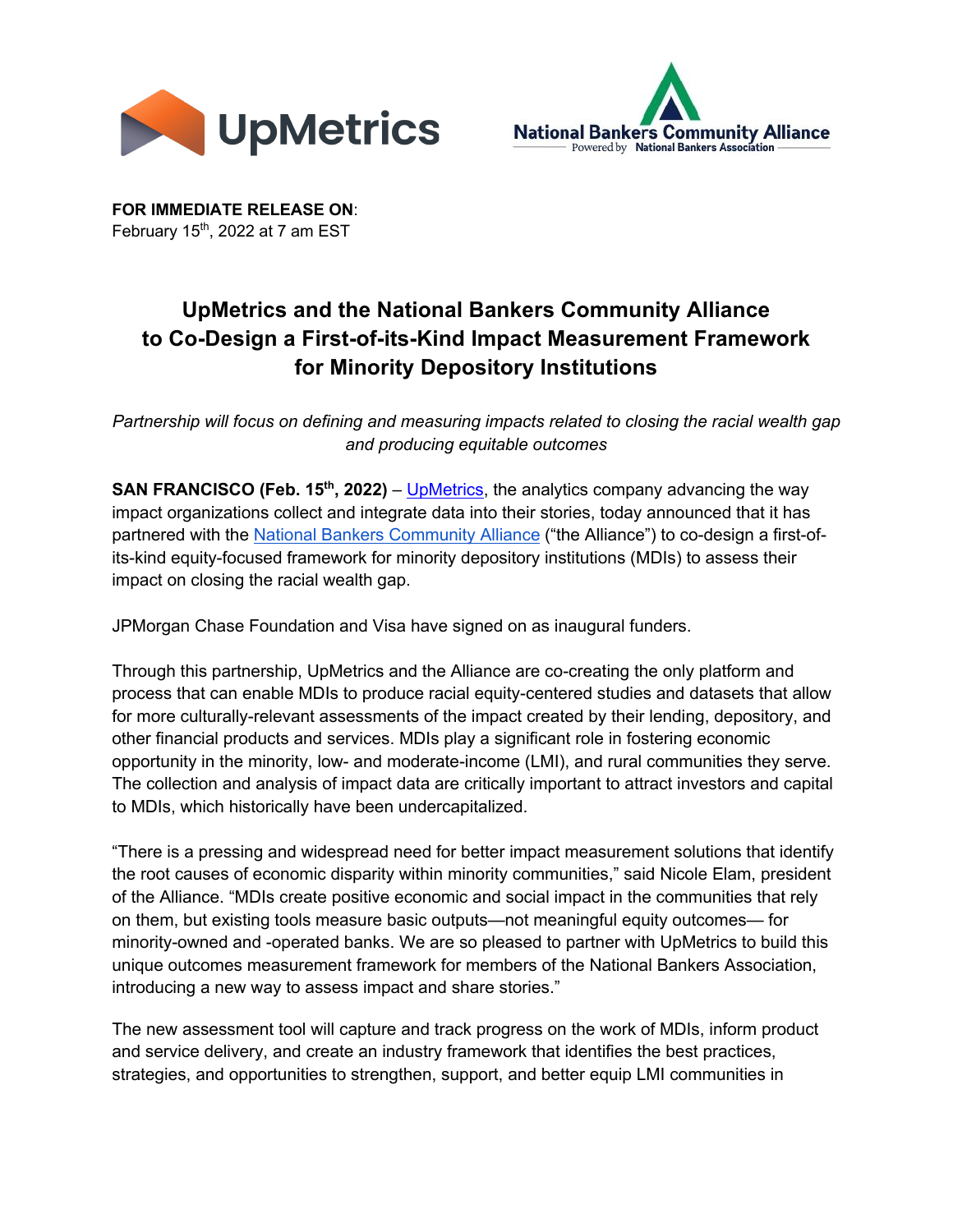building generational wealth. It will also have an application as an investor tool to evaluate the social return on their investments in the space.

The project will include an Impact Stakeholder Roundtable, which will engage MDIs, investors, research institutions, foundations, and thought leaders on the work of MDIs and the root causes of the vast disparities in wealth across racial and ethnic groups. This Roundtable will also inform the development of the tool.

"Having the evidence to not only tell the story, but to sharpen the activities of local financial institutions, is critical. With more data comes attention and focus from policymakers, and intentional co-investments with other sources of private capital," said Aron Betru, Senior Advisor, Milken Institute, COO/CSO, Trident, and NBCA Board Member.

Following a pilot with NBA member banks, UpMetrics will enable other MDIs and investors to subscribe to the platform.

"We are honored to be working with the Alliance to help define the key impact indicators that will ultimately help communities that rely on MDIs," said Drew Payne, CEO of UpMetrics. "UpMetrics has a long history of working collaboratively with social sector organizations to tailor our analytics platform to their needs. In this case, we are creating something entirely new to fill a need in the banking industry to help close the racial wealth gap."

###

## **About UpMetrics**

UpMetrics brings clarity and focus to social impact organizations that feel an urgency to achieve their mission. Founded on a belief that numbers alone can't convey the value of a project or initiative, UpMetrics transforms streams of data into measurable information so that organizations can visualize and communicate their impact. The UpMetrics platform artfully blends quantitative and qualitative data functions, with customizable tools for collecting, understanding, and communicating impact—uniquely designed for the social sector by people who have built their lives and careers around doing social good.

## **About the National Bankers Community Alliance (Alliance)**

Founded in 1927 as the National Negro Bankers Association, the National Bankers Association today has expanded its membership to include Hispanic American, Asian American, Native American, and women-owned banks Recognized as the voice of minority banking in America, the NBA's mission is to create an inclusive financial services industry and a vibrant business environment for minority financial institutions, their customers and the communities they serve. The National Bankers Community Alliance is a nonprofit affiliate of the NBA that provides programs and services to support Minority Depository Institutions (MDI) and the communities they serve. Member banks are located in twenty-two states and the District of Columbia. For more information, please visit NationalBankers.org.

To learn more about UpMetrics, visit https://www.upmetrics.com/. To learn more about Alliance, visit https://www.nationalbankers.org/alliance.